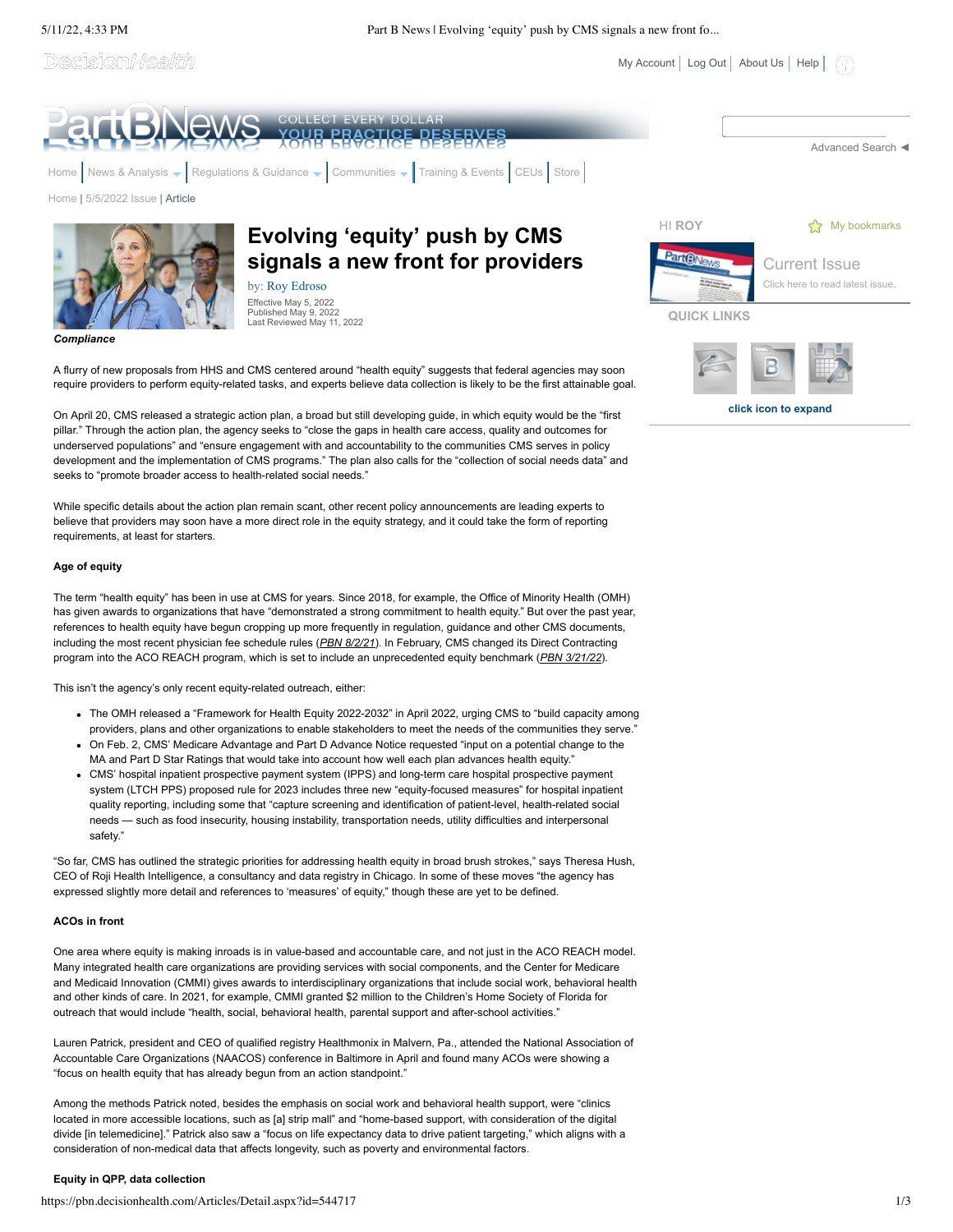As the strategic plan eventually filters into rulemaking this year, Patrick anticipates "that when the proposed rule for feefor-service is published, there will also be mention of proposed changes to the Quality Payment Program [QPP] to begin to incorporate the focus on health equity," probably in measures QPP participants will report.

(Note: The 2022 MIPS Improvement Activities include a Promoting Health Equity subcategory, but with measures such as "Promote Use of Patient-Reported Outcome Tools" and "Comprehensive Eye Exams," the focus is only glancingly related to the broader equity movement.)

Data collection will likely be an early equity touchpoint for providers as CMS works to quantify the equity shortfalls that providers will have to correct. "CMMI is deep in the mix of facilitating the collection and analysis of equity data," Patrick says. "This data is to be overlaid across models to evaluate the inclusion and impact of diverse and underserved populations. The ACO REACH model is the first model to embed equity data; however, it seems to be intended to exemplify the commitment moving forward."

Hush expects to see "the first specific measures coming out of data — or the lack of data — by 2023, and that during 2024 there will be a full fleshed-out set of measures, outcomes and rewards or consequences for organizations." She expects that providers won't be required to report SDOH data, but CMS will "track use of Z-codes and other data sets to examine the collection and use of that data."

This could be a further stimulus to long-promised new tech standards for health care, particularly in terms of interoperability (*PBN 1/18/21*). Rafal Walkiewicz, founder of insurance navigator Hella Health in New York City, believes this level of data collection will require it. "They need standardized frameworks to provide data and then the means to provide it," Walkiewicz says. "Tech can help capture and organize the data needed while protecting the privacy of patients."

Amanda Simmons, executive vice president at Integrated Health Partners, a subsidiary of Health Care Partners of California (HCP) of Southern California in San Diego, agrees. "The data gap in equity/social determinants is wide and will need to be addressed before initiatives take place," she says. "EHRs are not built to accommodate SDOH datasets and usage; therefore, vendors will need to be engaged as well. Additional data tools for SDOH datasets are emerging, such as Unite Us and Aunt Bertha, but there is no funding for such investments."

Peter Manoogian, principal with ZS health care consultancy in Boston, would like to see "more hard objectives or quantifiable goals due to meet by certain dates" to stir provider involvement.

"There are very tangible [solutions] a system could implement to address equity," Manoogian says. "For example, average wait time for a non-English-speaking patient to get a support person at the provider, with a mandate to get from X to Y to serve a multilingual population — some of the obvious, doable changes within an existing workflow that break down some of obvious care barriers."

## **Resources**

"CMS Outlines Strategy to Advance Health Equity, Challenges Industry Leaders to Address Systemic Inequities," April 20, 2022: *[www.cms.gov/newsroom/press-releases/cms-outlines-strategy-advance-health-equity-challenges-industry-leaders](http://www.cms.gov/newsroom/press-releases/cms-outlines-strategy-advance-health-equity-challenges-industry-leaders-address-systemic-inequities)address-systemic-inequities*

CMMI, "Health Care Innovation Awards Round Two: Project Profile, Children's Home Society of Florida," May 4, 2021: *[https://innovation.cms.gov/innovation-models/participant/health-care-innovation-awards-round-two/childrens-home](https://innovation.cms.gov/innovation-models/participant/health-care-innovation-awards-round-two/childrens-home-society-of-florida)society-of-florida*

[CMS Office of Minority Health, "Framework for Health Equity 2022-2032":](http://www.cms.gov/files/document/cms-framework-health-equity.pdf) *www.cms.gov/files/document/cms-frameworkhealth-equity.pdf*

|                       |                                 |                                              | <b>BACK TO TOP</b>      |
|-----------------------|---------------------------------|----------------------------------------------|-------------------------|
|                       |                                 |                                              |                         |
|                       |                                 |                                              |                         |
|                       | <b>COLLECT EVERY DOLLAR</b>     |                                              |                         |
|                       | 18                              | <b>CE DESERVES</b>                           |                         |
|                       |                                 |                                              |                         |
| Part B News           | <b>Coding References</b>        | <b>Policy References</b>                     | Join our community!     |
| • PBN Current Issue   | • E&M Guidelines                | • Medicare Manual                            | Like us on Facebook     |
| • PBN User Tools      | • HCPCS                         | $0 100 - 01$                                 |                         |
| • PBN Benchmarks      | • CCI Policy Manual             | $o$ 100-02                                   | Follow us on Twitter    |
| • Ask a PBN Expert    | • Fee Schedules                 | $0 100 - 03$                                 |                         |
| • NPP Report Archive  | • Medicare Transmittals         | $o$ 100-04                                   | Join us on LinkedIn     |
| • Part B News Archive |                                 |                                              | <b>BLOG</b>             |
|                       |                                 |                                              | Read and comment on the |
|                       | Subscribe   Log In   FAQ   CEUs | <b>Part B Answers</b><br><b>Select Coder</b> | PBN Editors' Blog       |
|                       |                                 |                                              |                         |
|                       |                                 |                                              | Contact the             |

 $\approx$ 

[Part B News Editors](https://pbn.decisionhealth.com/About/ContactUs.aspx)